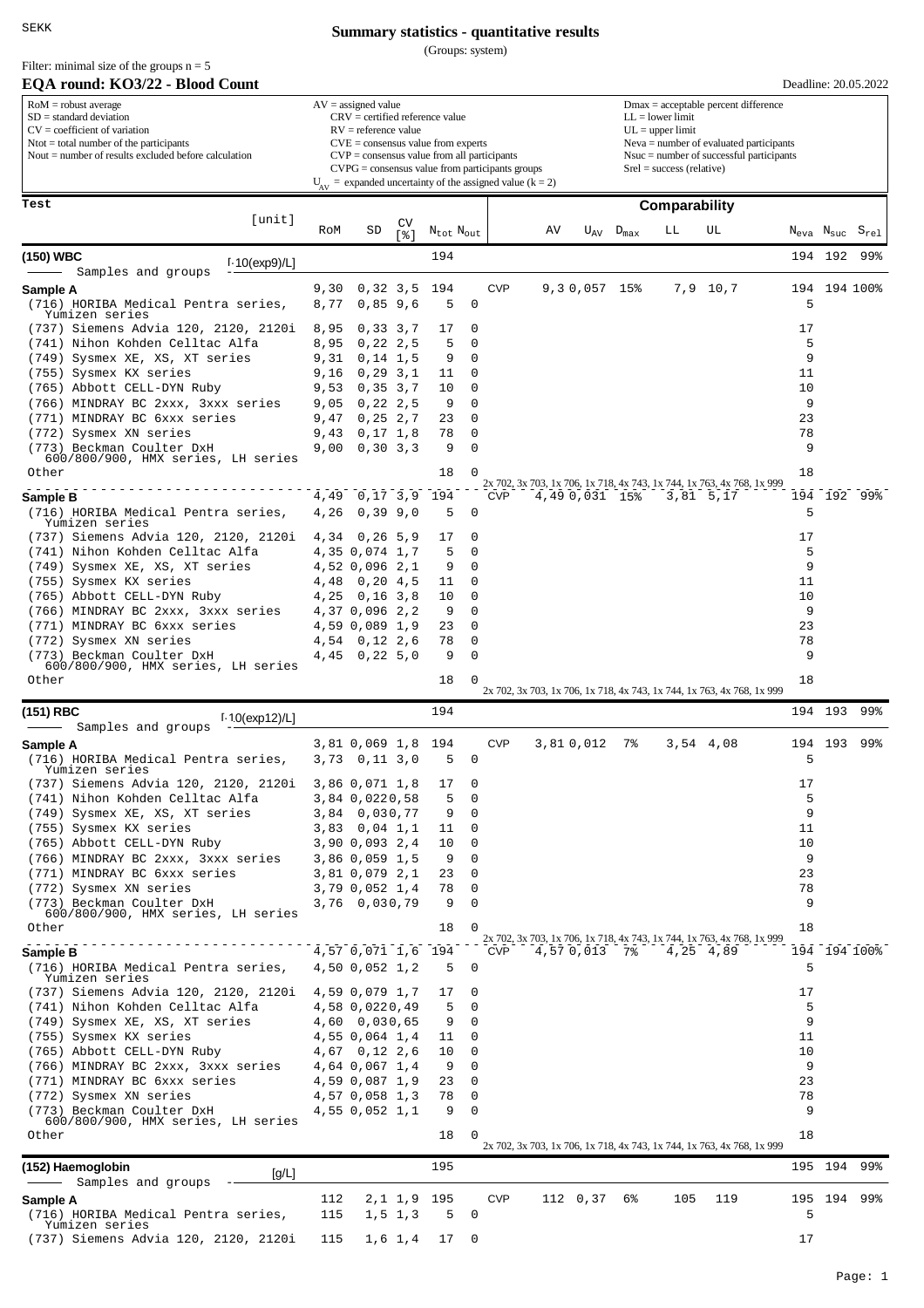(Groups: system)

Filter: minimal size of the groups  $n = 5$ 

# **EQA round: KO3/22 - Blood Count**

| EQA round: KO3/22 - Blood Count                                         |              |                                            |                           |                                   |            |    |                    |                    |                            |                                                                        |          |                                                                      | Deadline: 20.05.2022 |
|-------------------------------------------------------------------------|--------------|--------------------------------------------|---------------------------|-----------------------------------|------------|----|--------------------|--------------------|----------------------------|------------------------------------------------------------------------|----------|----------------------------------------------------------------------|----------------------|
| Test                                                                    |              |                                            |                           |                                   |            |    |                    |                    | Comparability              |                                                                        |          |                                                                      |                      |
| [unit]                                                                  | RoM          | SD                                         | CV<br>[ 옹 ]               | $N_{\text{tot}}$ $N_{\text{out}}$ |            | ΑV |                    | $U_{AV}$ $D_{max}$ | LL                         | UL                                                                     |          | $\textit{N}_{\rm eva}$ $\textit{N}_{\rm suc}$ $\textit{S}_{\rm rel}$ |                      |
| (152) Haemoglobin                                                       |              |                                            |                           | 195                               |            |    |                    |                    |                            |                                                                        |          | 195 194                                                              | 99%                  |
| [g/L]<br>Samples and groups                                             |              |                                            |                           |                                   |            |    |                    |                    |                            |                                                                        |          |                                                                      |                      |
| Sample A                                                                | 112          |                                            |                           | 2, 1 1, 9 195                     | <b>CVP</b> |    | 112 0,37 6%        |                    | 105                        | 119                                                                    |          | 195 194 99%                                                          |                      |
| (741) Nihon Kohden Celltac Alfa                                         | 114          | 0,740,65                                   |                           | 5<br>1                            |            |    |                    |                    |                            |                                                                        | 5<br>9   |                                                                      |                      |
| (749) Sysmex XE, XS, XT series<br>(755) Sysmex KX series                | 113<br>111   |                                            | 1,00,92<br>1, 1, 1, 0     | 9<br>11                           | 0<br>0     |    |                    |                    |                            |                                                                        | 11       |                                                                      |                      |
| (765) Abbott CELL-DYN Ruby                                              | 115          |                                            | 1,8 1,5                   | 10                                | 0          |    |                    |                    |                            |                                                                        | 10       |                                                                      |                      |
| (766) MINDRAY BC 2xxx, 3xxx series                                      | 114          |                                            | 2, 2, 2, 0                | 9                                 | 0          |    |                    |                    |                            |                                                                        | 9        |                                                                      |                      |
| (771) MINDRAY BC 6xxx series                                            | 112          |                                            | $1,8$ 1,6                 | 23                                | 0          |    |                    |                    |                            |                                                                        | 23       |                                                                      |                      |
| (772) Sysmex XN series<br>(773) Beckman Coulter DxH                     | 111<br>112   | 0,740,66                                   | 1, 3, 1, 2                | 78<br>9                           | 0<br>0     |    |                    |                    |                            |                                                                        | 78<br>9  |                                                                      |                      |
| 600/800/900, HMX series, LH series                                      |              |                                            |                           |                                   |            |    |                    |                    |                            |                                                                        |          |                                                                      |                      |
| Other                                                                   |              |                                            |                           | 19                                | 0          |    |                    |                    |                            | 2x 702, 3x 703, 1x 706, 1x 718, 4x 743, 1x 744, 1x 763, 4x 768, 2x 999 | 19       |                                                                      |                      |
| Sample B                                                                | 132          |                                            |                           | 1,9 1,4 195                       | <b>CVP</b> |    | $132 \t 0,34 \t 6$ |                    | 124                        | 140                                                                    |          | 195 194 99%                                                          |                      |
| (716) HORIBA Medical Pentra series,<br>Yumizen series                   | 134          |                                            | $1, 5$ $1, 1$             | 5                                 | 0          |    |                    |                    |                            |                                                                        | 5        |                                                                      |                      |
| (737) Siemens Advia 120, 2120, 2120i                                    | 133          |                                            | 2,1 1,6                   | 17                                | 0          |    |                    |                    |                            |                                                                        | 17       |                                                                      |                      |
| (741) Nihon Kohden Celltac Alfa                                         | 132          |                                            | 3,0,2,2                   | 5<br>1                            |            |    |                    |                    |                            |                                                                        | 5        |                                                                      |                      |
| (749) Sysmex XE, XS, XT series                                          | 132          | 0,740,56                                   |                           | 9                                 | 0          |    |                    |                    |                            |                                                                        | 9        |                                                                      |                      |
| (755) Sysmex KX series<br>(765) Abbott CELL-DYN Ruby                    | 129<br>134   |                                            | 2, 9, 2, 2<br>$2,5 \t1,9$ | 11<br>10                          | 0<br>0     |    |                    |                    |                            |                                                                        | 11<br>10 |                                                                      |                      |
| (766) MINDRAY BC 2xxx, 3xxx series                                      | 133          |                                            | 2, 2, 1, 7                | 9                                 | 0          |    |                    |                    |                            |                                                                        | 9        |                                                                      |                      |
| (771) MINDRAY BC 6xxx series                                            | 132          |                                            | $1,6$ 1,2                 | 23                                | 0          |    |                    |                    |                            |                                                                        | 23       |                                                                      |                      |
| (772) Sysmex XN series                                                  | 131          |                                            | $1,3$ 1,0                 | 78                                | 0          |    |                    |                    |                            |                                                                        | 78       |                                                                      |                      |
| (773) Beckman Coulter DxH<br>600/800/900, HMX series, LH series         | 131          |                                            | $1, 5$ $1, 1$             | 9                                 | 0          |    |                    |                    |                            |                                                                        | 9        |                                                                      |                      |
| Other                                                                   |              |                                            |                           | 19                                | 0          |    |                    |                    |                            | 2x 702, 3x 703, 1x 706, 1x 718, 4x 743, 1x 744, 1x 763, 4x 768, 2x 999 | 19       |                                                                      |                      |
|                                                                         |              |                                            |                           | 194                               |            |    |                    |                    |                            |                                                                        |          | 194 190                                                              | 98%                  |
| (153) HCT<br>H<br>Samples and groups                                    |              |                                            |                           |                                   |            |    |                    |                    |                            |                                                                        |          |                                                                      |                      |
| Sample A                                                                |              | $0,362$ $0,012$ $3,4$                      |                           | 194                               | <b>CVP</b> |    | 0,362,0022 10%     |                    | 0,3250,399                 |                                                                        |          | 194 191                                                              | 98%                  |
| (716) HORIBA Medical Pentra series,                                     |              | $0,345$ $0,007$ $2,1$                      |                           | 5                                 | 0          |    |                    |                    |                            |                                                                        | 5        |                                                                      |                      |
| Yumizen series<br>(737) Siemens Advia 120, 2120, 2120i 0,375 0,009 2,6  |              |                                            |                           | 17                                | 0          |    |                    |                    |                            |                                                                        | 17       |                                                                      |                      |
| (741) Nihon Kohden Celltac Alfa                                         |              | 0,347 0,034 9,8                            |                           | 5                                 | 1          |    |                    |                    |                            |                                                                        | 5        |                                                                      |                      |
| (749) Sysmex XE, XS, XT series                                          |              | 0,363 0,011 3,1                            |                           | 9                                 | 0          |    |                    |                    |                            |                                                                        | 9        |                                                                      |                      |
| (755) Sysmex KX series                                                  |              | 0,360 0,005 1,6                            |                           | 11                                | 0          |    |                    |                    |                            |                                                                        | 11       |                                                                      |                      |
| (765) Abbott CELL-DYN Ruby<br>(766) MINDRAY BC 2xxx, 3xxx series        |              | $0,368$ $0,008$ 2,2<br>$0,360$ $0,008$ 2,3 |                           | 10<br>9                           | 0<br>0     |    |                    |                    |                            |                                                                        | 10<br>9  |                                                                      |                      |
| (771) MINDRAY BC 6xxx series                                            |              | 0,352,0,008,2,3                            |                           | 23                                | 0          |    |                    |                    |                            |                                                                        | 23       |                                                                      |                      |
| (772) Sysmex XN series                                                  |              | 0,368 0,007 1,9                            |                           | 78                                | 0          |    |                    |                    |                            |                                                                        | 78       |                                                                      |                      |
| (773) Beckman Coulter DxH<br>600/800/900, HMX series, LH series         |              | $0,347$ 0,005 1,5                          |                           | 9                                 | 0          |    |                    |                    |                            |                                                                        | 9        |                                                                      |                      |
| Other                                                                   |              |                                            |                           | 18<br>0                           |            |    |                    |                    |                            |                                                                        | 18       |                                                                      |                      |
| Sample B                                                                |              | 0,413 0,013 3,2 194                        |                           |                                   | CVP        |    |                    |                    | 0,413,0024 10% 0,371 0,455 | 2x 702, 3x 703, 1x 706, 1x 718, 4x 743, 1x 744, 1x 763, 4x 768, 1x 999 |          | 194 192 99%                                                          |                      |
| (716) HORIBA Medical Pentra series,                                     |              | 0,397,0,007,1,9                            |                           | 5                                 | 0          |    |                    |                    |                            |                                                                        | 5        |                                                                      |                      |
| Yumizen series<br>(737) Siemens Advia 120, 2120, 2120i 0,419 0,009 2,3  |              |                                            |                           | 17                                | 0          |    |                    |                    |                            |                                                                        | 17       |                                                                      |                      |
| (741) Nihon Kohden Celltac Alfa                                         |              | $0,396$ $0,028$ $7,1$                      |                           | 5<br>1                            |            |    |                    |                    |                            |                                                                        | 5        |                                                                      |                      |
| (749) Sysmex XE, XS, XT series                                          |              | 0,414 0,008 2,1                            |                           | 9                                 | 0          |    |                    |                    |                            |                                                                        | 9        |                                                                      |                      |
| (755) Sysmex KX series                                                  |              | 0,404,0,009,2,3                            |                           | 11                                | 0          |    |                    |                    |                            |                                                                        | 11       |                                                                      |                      |
| (765) Abbott CELL-DYN Ruby<br>(766) MINDRAY BC 2xxx, 3xxx series        |              | 0,415 0,009 2,3                            |                           | 10                                | 0<br>0     |    |                    |                    |                            |                                                                        | 10<br>9  |                                                                      |                      |
| (771) MINDRAY BC 6xxx series                                            |              | 0,411 0,007 1,8<br>0,408 0,007 1,9         |                           | 9<br>23                           | 0          |    |                    |                    |                            |                                                                        | 23       |                                                                      |                      |
| (772) Sysmex XN series                                                  |              | 0,422 0,008 1,9                            |                           | 78                                | 0          |    |                    |                    |                            |                                                                        | 78       |                                                                      |                      |
| (773) Beckman Coulter DxH                                               |              | 0,396 0,0030,94                            |                           | 9                                 | 0          |    |                    |                    |                            |                                                                        | 9        |                                                                      |                      |
| 600/800/900, HMX series, LH series<br>Other                             |              |                                            |                           | 18                                | 0          |    |                    |                    |                            |                                                                        | 18       |                                                                      |                      |
|                                                                         |              |                                            |                           |                                   |            |    |                    |                    |                            | 2x 702, 3x 703, 1x 706, 1x 718, 4x 743, 1x 744, 1x 763, 4x 768, 1x 999 |          |                                                                      |                      |
| (154) MCV<br>[fL]                                                       |              |                                            |                           | 194                               |            |    |                    |                    |                            |                                                                        |          | 194 193                                                              | 99%                  |
| Samples and groups                                                      | 94,9         |                                            |                           | $3,0$ $3,2$ 194                   | <b>CVP</b> |    | 94,9 0,53 10%      |                    | 85,4                       | 105                                                                    |          | 194 193                                                              | 99%                  |
| Sample A<br>(716) HORIBA Medical Pentra series,                         | 91,5         | 0,740,81                                   |                           | 5                                 | 0          |    |                    |                    |                            |                                                                        | 5        |                                                                      |                      |
| Yumizen series                                                          |              |                                            |                           |                                   |            |    |                    |                    |                            |                                                                        |          |                                                                      |                      |
| (737) Siemens Advia 120, 2120, 2120i<br>(741) Nihon Kohden Celltac Alfa | 96,9<br>87,5 |                                            | 2,1 2,1<br>2,1 2,5        | 17<br>5                           | 0<br>0     |    |                    |                    |                            |                                                                        | 17<br>5  |                                                                      |                      |
| (749) Sysmex XE, XS, XT series                                          | 94,0         |                                            | 2,0 2,1                   | 9                                 | 0          |    |                    |                    |                            |                                                                        | 9        |                                                                      |                      |
| (755) Sysmex KX series                                                  | 94,2         | 0,660,70                                   |                           | 11                                | 0          |    |                    |                    |                            |                                                                        | 11       |                                                                      |                      |
| (765) Abbott CELL-DYN Ruby                                              | 94,4         |                                            | 1,7 1,8                   | 10                                | 0          |    |                    |                    |                            |                                                                        | 10       |                                                                      |                      |
| (766) MINDRAY BC 2xxx, 3xxx series                                      | 93,5         |                                            | 4,8 5,2                   | 9                                 | 0          |    |                    |                    |                            |                                                                        | 9        |                                                                      |                      |
| (771) MINDRAY BC 6xxx series<br>(772) Sysmex XN series                  | 92,5<br>96,9 |                                            | 1,9 2,1<br>1, 3, 1, 4     | 23<br>78                          | 0<br>0     |    |                    |                    |                            |                                                                        | 23<br>78 |                                                                      |                      |
| (773) Beckman Coulter DxH                                               | 92,4         |                                            | 1, 3, 1, 4                | 9                                 | 0          |    |                    |                    |                            |                                                                        | 9        |                                                                      |                      |
| 600/800/900, HMX series, LH series                                      |              |                                            |                           | 18                                | O          |    |                    |                    |                            |                                                                        | 18       |                                                                      |                      |
| Other                                                                   |              |                                            |                           |                                   |            |    |                    |                    |                            | 2x 702, 3x 703, 1x 706, 1x 718, 4x 743, 1x 744, 1x 763, 4x 768, 1x 999 |          |                                                                      |                      |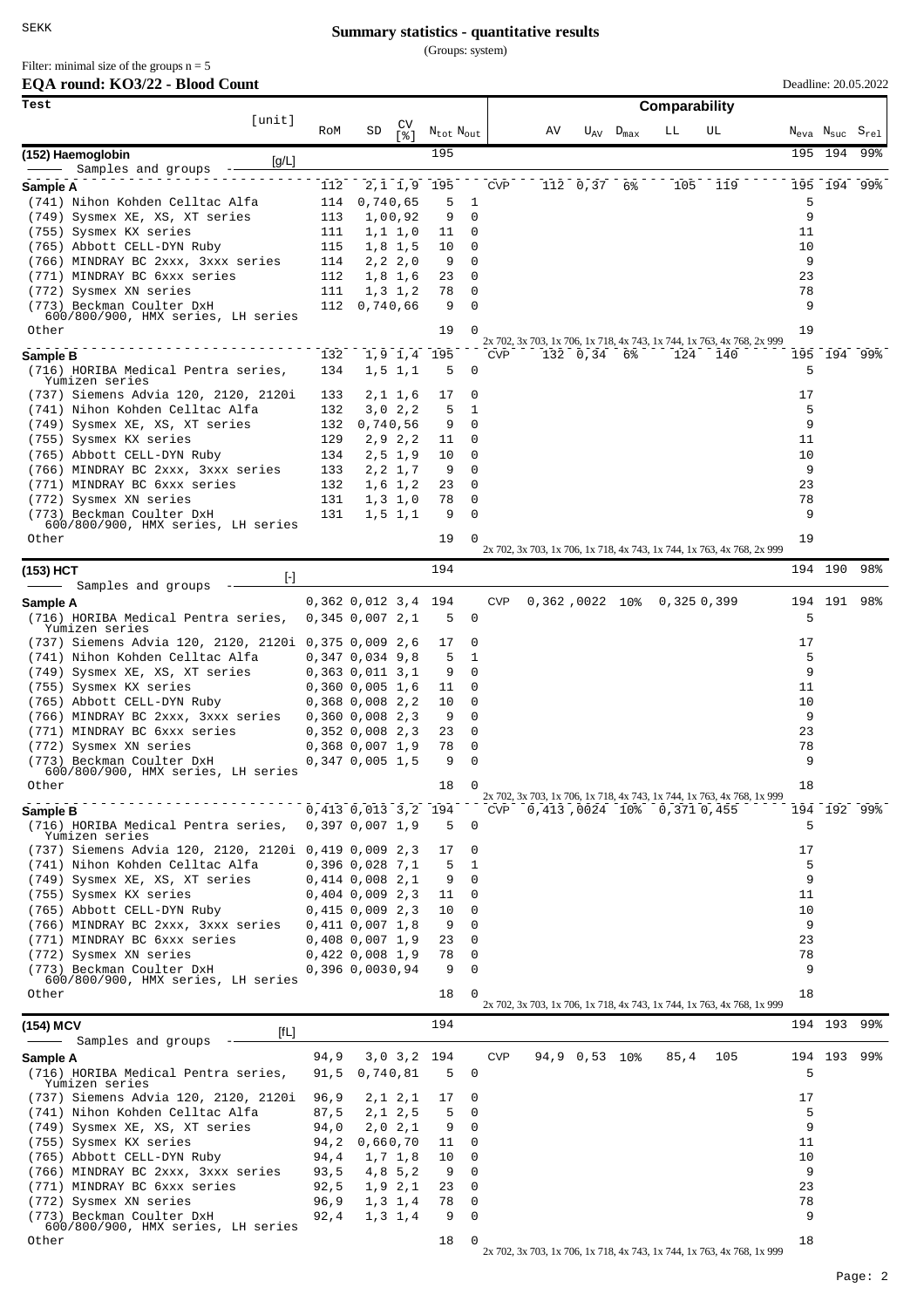(Groups: system)

Filter: minimal size of the groups  $n = 5$ 

| EQA round: KO3/22 - Blood Count |  |  |  |
|---------------------------------|--|--|--|
|---------------------------------|--|--|--|

| EQA round: KO3/22 - Blood Count                                             |              |                                    |                    |                                   |          |                  |                        |                              |                            |               |                                                                                           |         |                                                    | Deadline: 20.05.2022 |
|-----------------------------------------------------------------------------|--------------|------------------------------------|--------------------|-----------------------------------|----------|------------------|------------------------|------------------------------|----------------------------|---------------|-------------------------------------------------------------------------------------------|---------|----------------------------------------------------|----------------------|
| Test<br>[unit]                                                              |              |                                    |                    |                                   |          |                  |                        |                              |                            | Comparability |                                                                                           |         |                                                    |                      |
|                                                                             | RoM          | SD                                 | CV<br>[ 응 ]        | $N_{\text{tot}}$ $N_{\text{out}}$ |          |                  | ΑV                     |                              | $U_{\rm AV}$ $D_{\rm max}$ | LЬ            | UL                                                                                        |         | $N_{\text{eva}}$ $N_{\text{suc}}$ $S_{\text{rel}}$ |                      |
| Sample B                                                                    | 90,3         |                                    | 2,8 3,1            | 194                               |          | <b>CVP</b>       | 90, 3                  | 0,49                         | 10 <sub>8</sub>            |               | $81, 2$ 99,4                                                                              |         |                                                    | 194 194 100%         |
| (716) HORIBA Medical Pentra series,<br>Yumizen series                       | 88,1         |                                    | 1, 4, 1, 6         | 5                                 | 0        |                  |                        |                              |                            |               |                                                                                           | 5       |                                                    |                      |
| (737) Siemens Advia 120, 2120, 2120i<br>(741) Nihon Kohden Celltac Alfa     | 91,0<br>85,0 |                                    | 1,9,2,0<br>2,7 3,1 | 17<br>5                           | 0<br>0   |                  |                        |                              |                            |               |                                                                                           | 17<br>5 |                                                    |                      |
| (749) Sysmex XE, XS, XT series                                              | 89,6         |                                    | 1,9 2,2            | 9                                 | 0        |                  |                        |                              |                            |               |                                                                                           | 9       |                                                    |                      |
| (755) Sysmex KX series                                                      | 88,9         | 0,730,82                           |                    | 11                                | 0        |                  |                        |                              |                            |               |                                                                                           | 11      |                                                    |                      |
| (765) Abbott CELL-DYN Ruby                                                  | 88,7         |                                    | $1,8$ 2,0          | 10                                | 0        |                  |                        |                              |                            |               |                                                                                           | 10      |                                                    |                      |
| (766) MINDRAY BC 2xxx, 3xxx series                                          | 88,4         |                                    | 4, 5, 5, 1         | 9                                 | 0        |                  |                        |                              |                            |               |                                                                                           | 9       |                                                    |                      |
| (771) MINDRAY BC 6xxx series                                                | 88,9         |                                    | 1,9 2,1            | 23                                | 0        |                  |                        |                              |                            |               |                                                                                           | 23      |                                                    |                      |
| (772) Sysmex XN series<br>(773) Beckman Coulter DxH                         | 92,4<br>87,2 | $0,89$ 1,0                         | 1,3 1,4            | 78<br>9                           | 0<br>0   |                  |                        |                              |                            |               |                                                                                           | 78<br>9 |                                                    |                      |
| 600/800/900, HMX series, LH series                                          |              |                                    |                    |                                   |          |                  |                        |                              |                            |               |                                                                                           |         |                                                    |                      |
| Other                                                                       |              |                                    |                    | 18                                | 0        |                  |                        |                              |                            |               | 2x 702, 3x 703, 1x 706, 1x 718, 4x 743, 1x 744, 1x 763, 4x 768, 1x 999                    | 18      |                                                    |                      |
| (155) Platelets<br>$1.10$ (exp9)/L]                                         |              |                                    |                    | 194                               |          |                  |                        |                              |                            |               |                                                                                           |         | 194 192                                            | 99%                  |
| Samples and groups<br>Sample A                                              | 304          |                                    | 15, 5, 0           | 194                               |          | <b>CVP</b>       | 304                    |                              | 2,720                      | 243           | 365                                                                                       |         | 194 193                                            | 99%                  |
| (716) HORIBA Medical Pentra series,                                         | 310          |                                    | 9,6,3,1            | 5                                 | 0        |                  |                        |                              |                            |               |                                                                                           | 5       |                                                    |                      |
| Yumizen series                                                              |              |                                    |                    |                                   |          |                  |                        |                              |                            |               |                                                                                           |         |                                                    |                      |
| (737) Siemens Advia 120, 2120, 2120i                                        | 286          |                                    | 19 6,7             | 17                                | 0<br>0   |                  |                        |                              |                            |               |                                                                                           | 17<br>5 |                                                    |                      |
| (741) Nihon Kohden Celltac Alfa<br>(749) Sysmex XE, XS, XT series           | 288<br>307   |                                    | 10, 3, 5<br>6,22,0 | 5<br>9                            | 0        |                  |                        |                              |                            |               |                                                                                           | 9       |                                                    |                      |
| (755) Sysmex KX series                                                      | 306          |                                    | 13 4,1             | 11                                | 0        |                  |                        |                              |                            |               |                                                                                           | 11      |                                                    |                      |
| (765) Abbott CELL-DYN Ruby                                                  | 278          |                                    | 7,1 2,6            | 10                                | 0        |                  |                        |                              |                            |               |                                                                                           | 10      |                                                    |                      |
| (766) MINDRAY BC 2xxx, 3xxx series                                          | 304          |                                    | 9,6,3,2            | 9                                 | 0        |                  |                        |                              |                            |               |                                                                                           | 9       |                                                    |                      |
| (771) MINDRAY BC 6xxx series                                                | 315          |                                    | 12, 3, 9           | 23                                | 0        |                  |                        |                              |                            |               |                                                                                           | 23      |                                                    |                      |
| (772) Sysmex XN series                                                      | 308          |                                    | 8,8,2,9            | 78                                | 0        |                  |                        |                              |                            |               |                                                                                           | 78      |                                                    |                      |
| (773) Beckman Coulter DxH<br>600/800/900, HMX series, LH series             | 294          |                                    | 8, 2, 2, 8         | 9                                 | 0        |                  |                        |                              |                            |               |                                                                                           | 9       |                                                    |                      |
| Other                                                                       |              |                                    |                    | 18                                | 0        |                  |                        |                              |                            |               |                                                                                           | 18      |                                                    |                      |
|                                                                             | 234          |                                    | 13, 5, 5           | 194                               |          | <b>CVP</b>       | 234                    |                              | $2,3$ 20%                  | 187           | 2x 702, 3x 703, 1x 706, 1x 718, 4x 743, 1x 744, 1x 763, 4x 768, 1x 999<br>281             |         |                                                    | 194 193 99%          |
| Sample B<br>(716) HORIBA Medical Pentra series,                             | 237          |                                    | 5,2 2,2            | 5                                 | 0        |                  |                        |                              |                            |               |                                                                                           | 5       |                                                    |                      |
| Yumizen series                                                              |              |                                    |                    |                                   |          |                  |                        |                              |                            |               |                                                                                           |         |                                                    |                      |
| (737) Siemens Advia 120, 2120, 2120i                                        | 207          |                                    | 16 7,8             | 17                                | 0        |                  |                        |                              |                            |               |                                                                                           | 17      |                                                    |                      |
| (741) Nihon Kohden Celltac Alfa                                             | 222          |                                    | 11, 5, 2           | 5                                 | 0        |                  |                        |                              |                            |               |                                                                                           | 5       |                                                    |                      |
| (749) Sysmex XE, XS, XT series<br>(755) Sysmex KX series                    | 234<br>242   |                                    | 11 4,6<br>5,9 2,4  | 9<br>11                           | 0<br>0   |                  |                        |                              |                            |               |                                                                                           | 9<br>11 |                                                    |                      |
| (765) Abbott CELL-DYN Ruby                                                  | 214          |                                    | 10 4,7             | 10                                | 0        |                  |                        |                              |                            |               |                                                                                           | 10      |                                                    |                      |
| (766) MINDRAY BC 2xxx, 3xxx series                                          | 234          |                                    | 8,2 3,5            | 9                                 | 0        |                  |                        |                              |                            |               |                                                                                           | 9       |                                                    |                      |
| (771) MINDRAY BC 6xxx series                                                | 244          |                                    | 7,83,2             | 23                                | 0        |                  |                        |                              |                            |               |                                                                                           | 23      |                                                    |                      |
| (772) Sysmex XN series                                                      | 236          |                                    | 8, 1, 3, 4         | 78                                | 0        |                  |                        |                              |                            |               |                                                                                           | 78      |                                                    |                      |
| (773) Beckman Coulter DxH                                                   | 230          |                                    | 3,7 1,6            | 9                                 | $\Omega$ |                  |                        |                              |                            |               |                                                                                           | 9       |                                                    |                      |
| 600/800/900, HMX series, LH series<br>Other                                 |              |                                    |                    | 18                                |          |                  |                        |                              |                            |               |                                                                                           | 18      |                                                    |                      |
|                                                                             |              |                                    |                    |                                   |          |                  |                        |                              |                            |               | 2x 702, 3x 703, 1x 706, 1x 718, 4x 743, 1x 744, 1x 763, 4x 768, 1x 999                    |         |                                                    |                      |
| (156) RDW<br>$\lceil\% \rceil$                                              |              |                                    |                    | 174                               |          |                  |                        |                              |                            |               |                                                                                           |         | 168 163                                            | 97%                  |
| Samples and groups                                                          |              |                                    |                    |                                   |          |                  |                        |                              |                            |               |                                                                                           |         |                                                    |                      |
| Sample A                                                                    |              | 16,1 0,63 3,9 174                  |                    | 9                                 |          | 0 CVPG           |                        | 14,9 0,62 10%                |                            |               | 13,4 16,4                                                                                 | 9       |                                                    | 168 164 98%          |
| (1) Abbott; (765) Abbott CELL-DYN<br>Ruby                                   |              | $15,0$ 0,96 6,4                    |                    |                                   |          |                  |                        |                              |                            |               |                                                                                           |         |                                                    |                      |
| (12) Beckman Coulter; (773) Beckman<br>Coulter DxH 600/800/900, HMX series, |              | 17,2 0,150,86                      |                    | 9                                 |          | 0 CVPG           |                        | $17,2$ 0,20 10%              |                            | 15,4          | 19                                                                                        | 9       |                                                    |                      |
| LH series<br>(63) Sysmex; (749) Sysmex XE, XS, XT<br>series                 |              | $16,6$ 0,33 2,0                    |                    | 7                                 |          | 0 CVPG           |                        | 16, 30, 068 10%              |                            | 14,6          | 18                                                                                        | 7       |                                                    |                      |
| (63) Sysmex; (755) Sysmex KX series                                         |              | $16,0$ 0,52 3,3                    |                    | 6                                 |          | 1 CVPG           |                        | 16,30,068 10%                |                            | 14,6          | 18                                                                                        | 6       |                                                    |                      |
| (63) Sysmex; (772) Sysmex XN series                                         |              | $16,3$ 0, 22 1, 3                  |                    | 76                                |          | 0 CVPG           |                        | 16,30,068                    | 10%                        | 14,6          | 18                                                                                        | 76      |                                                    |                      |
| (157) Nihon Kohden; (741) Nihon                                             |              | $14,7$ 0,93 6,3                    |                    | 5                                 |          | 0 CVPG           |                        | $14,7$ 1,0                   | $10\%$                     |               | 13,2 16,2                                                                                 | 5       |                                                    |                      |
| Kohden Celltac Alfa<br>(177) Mindray; (766) MINDRAY BC                      |              | $16,6$ 0,67 4,0                    |                    | 8                                 |          | 0 CVPG           |                        | 15,9 0,23 10%                |                            |               | 14,3 17,5                                                                                 | 8       |                                                    |                      |
| 2xxx, 3xxx series<br>(177) Mindray; (771) MINDRAY BC 6xxx                   |              | 15,7 0,34 2,2                      |                    | 21                                |          | 0 CVPG           |                        | 15,9 0,23 10%                |                            |               | 14,3 17,5                                                                                 | 21      |                                                    |                      |
| series                                                                      |              |                                    |                    |                                   |          |                  |                        |                              |                            |               |                                                                                           |         |                                                    |                      |
| (179) Siemens; (737) Siemens Advia<br>120, 2120, 2120i                      |              | $15,6$ 0,43 2,7                    |                    | 16                                |          | 0 CVPG           | 15,7 0,31 10%          |                              |                            |               | 14, 1 17, 3                                                                               | 16      |                                                    |                      |
| Other                                                                       |              |                                    |                    | 17                                | $\Omega$ |                  |                        |                              |                            |               | 2x 1/702, 1x 1/763, 1x 12/718, 1x 46/999, 2x 157/743, 1x 157/744, 2x 177/768, 2x 179/703, | 11      |                                                    |                      |
|                                                                             |              |                                    |                    |                                   |          |                  | 4x 204/716, 1x 205/706 |                              |                            |               |                                                                                           |         |                                                    |                      |
| Sample B<br>(1) Abbott; (765) Abbott CELL-DYN                               |              | $14,0$ 0,42 3,0<br>$12,6$ 0,59 4,7 |                    | 174<br>9                          |          | 0 CVPG           |                        | 12,9 0,62 10%                |                            |               | 11,6 14,2                                                                                 | 9       |                                                    | 168 165 98%          |
| Ruby<br>(12) Beckman Coulter; (773) Beckman                                 |              | 14,6 0,0740,51                     |                    | 9                                 |          | 0 CVPG           |                        | 14,6 0,19 10%                |                            |               | 13,1 16,1                                                                                 | 9       |                                                    |                      |
| Coulter DxH 600/800/900, HMX series,<br>LH series                           |              |                                    |                    |                                   |          |                  |                        |                              |                            |               |                                                                                           |         |                                                    |                      |
| (63) Sysmex; (749) Sysmex XE, XS, XT<br>series                              |              | 14,4 0,22 1,5                      |                    | 7                                 |          | 0 CVPG           |                        | 14 0,059 10%                 |                            |               | 12,6 15,4                                                                                 | 7       |                                                    |                      |
| (63) Sysmex; (755) Sysmex KX series<br>(63) Sysmex; (772) Sysmex XN series  |              | $13,5$ 0,74 5,5<br>$14,0$ 0,19 1,4 |                    | 6<br>76                           |          | 1 CVPG<br>0 CVPG |                        | 14 0,059 10%<br>14 0,059 10% |                            |               | 12,6 15,4<br>$12,6$ 15,4                                                                  | 6<br>76 |                                                    |                      |
|                                                                             |              |                                    |                    |                                   |          |                  |                        |                              |                            |               |                                                                                           |         |                                                    |                      |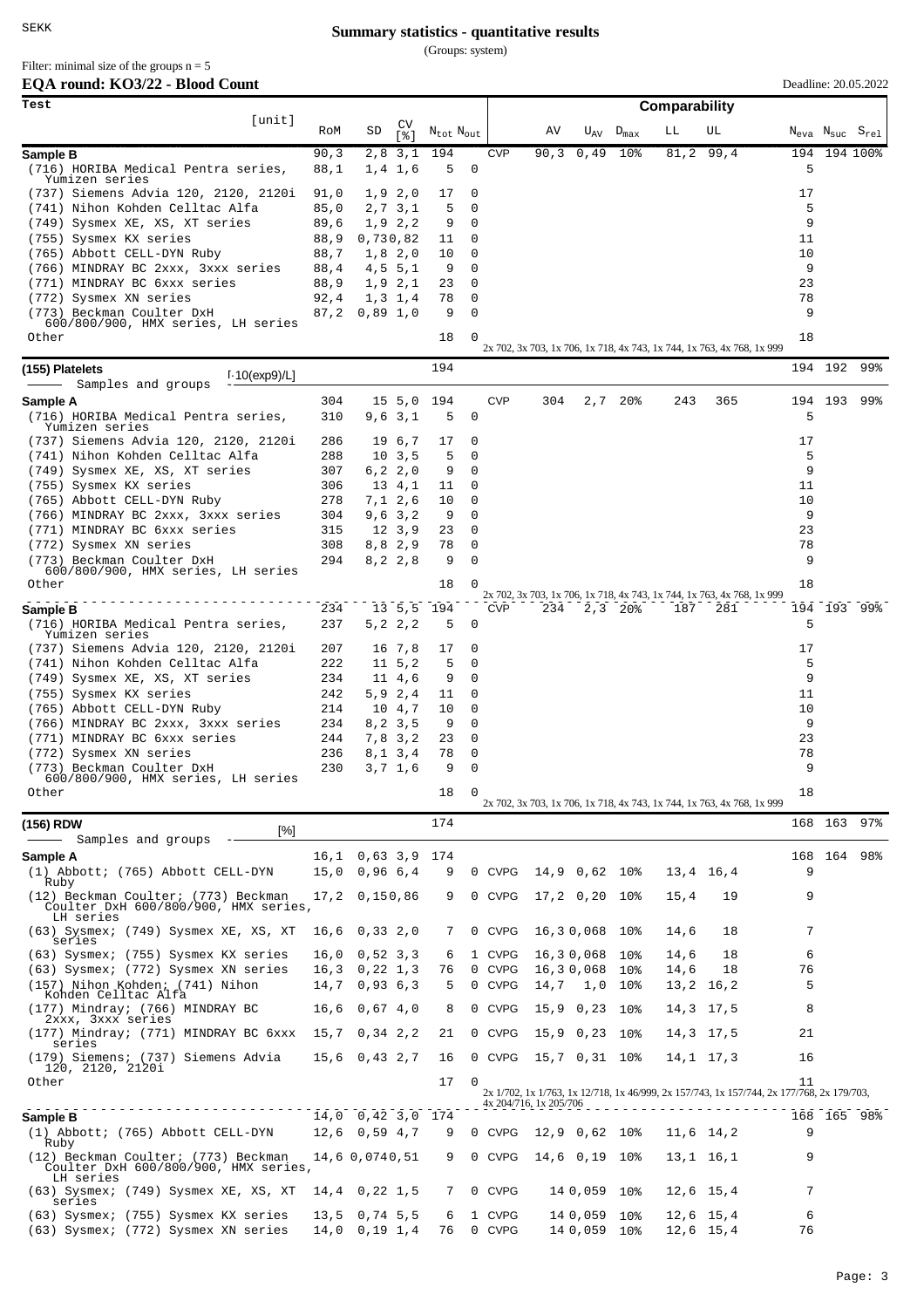(Groups: system)

Filter: minimal size of the groups  $n = 5$ 

| EQA round: KO3/22 - Blood Count                        |     |                   |            |                     |           |        |               |                    |               |             | Deadline: 20.05.2022 |                                                    |     |
|--------------------------------------------------------|-----|-------------------|------------|---------------------|-----------|--------|---------------|--------------------|---------------|-------------|----------------------|----------------------------------------------------|-----|
| Test                                                   |     |                   |            |                     |           |        |               |                    | Comparability |             |                      |                                                    |     |
| [unit]                                                 | RoM | SD                | CV<br>5.81 | $N_{tot}$ $N_{out}$ |           |        | AV            | $U_{AV}$ $D_{max}$ | LL            | UL          |                      | $N_{\text{eva}}$ $N_{\text{suc}}$ $S_{\text{rel}}$ |     |
| (156) RDW<br>[%]<br>Samples and groups                 |     |                   |            | 174                 |           |        |               |                    |               |             |                      | 168 163 97%                                        |     |
| Sample B                                               |     | 14,0 0,42 3,0 174 |            |                     |           |        |               |                    |               |             |                      | 168 165                                            | 98% |
| (157) Nihon Kohden; (741) Nihon<br>Kohden Celltac Alfa |     | $13,3$ 0,67 5,0   |            | 5                   |           | 0 CVPG | 13,4 0,96 10% |                    |               | 12 14.8     | 5                    |                                                    |     |
| (177) Mindray; (766) MINDRAY BC<br>2xxx, 3xxx series   |     | $14.8$ 0.67 4.5   |            |                     | 8 0 CVPG  |        | 14,30,099 10% |                    |               | $12,8$ 15,8 | 8                    |                                                    |     |
| (177) Mindray; (771) MINDRAY BC 6xxx<br>series         |     | 14,2 0,0930,65    |            |                     | 21 0 CVPG |        | 14,30,099 10% |                    |               | $12,8$ 15,8 | 21                   |                                                    |     |
| (179) Siemens; (737) Siemens Advia<br>120, 2120, 2120i |     | $14,0$ 0,32 2,3   |            |                     | 16 0 CVPG |        | 14,1 0,29 10% |                    | 12,6 15,6     |             | 16                   |                                                    |     |
| $0+$ hor                                               |     |                   |            | $17 \alpha$         |           |        |               |                    |               |             | 11                   |                                                    |     |

| Other                                                                                    |      |                      | 17            | $\Omega$ |        | 4x 204/716, 1x 205/706             |                      |           |           | 11<br>2x 1/702, 1x 1/763, 1x 12/718, 1x 46/999, 2x 157/743, 1x 157/744, 2x 177/768, 2x 179/703, |             |  |
|------------------------------------------------------------------------------------------|------|----------------------|---------------|----------|--------|------------------------------------|----------------------|-----------|-----------|-------------------------------------------------------------------------------------------------|-------------|--|
| (157) MPV<br>[fL]                                                                        |      |                      | 172           |          |        |                                    |                      |           |           |                                                                                                 | 164 161 98% |  |
| Samples and groups                                                                       |      |                      |               |          |        |                                    |                      |           |           |                                                                                                 |             |  |
| Sample A                                                                                 |      | $10, 2$ 0,69 6,8 172 |               |          |        |                                    |                      |           |           |                                                                                                 | 164 163 99% |  |
| (1) Abbott; (765) Abbott CELL-DYN<br>Ruby                                                |      | $6,05$ $0,81$ 13     | 8             |          | 0 CVPG |                                    | $6,15$ 0,58 18%      |           | 5,04 7,26 | 8                                                                                               |             |  |
| (12) Beckman Coulter; (773) Beckman<br>Coulter DxH 600/800/900, HMX series,<br>LH series |      | 8,65 0,0740,86       | 9             |          | 0 CVPG |                                    | 8,71 0,23 18%        | 7,14 10,3 |           | 9                                                                                               |             |  |
| (63) Sysmex; (749) Sysmex XE, XS, XT<br>series                                           |      | $10, 4$ 0, 44 4, 3   | 8             |          | 0 CVPG |                                    | 10,50,070 18%        | 8,61 12,4 |           | 8                                                                                               |             |  |
| (63) Sysmex; (755) Sysmex KX series                                                      |      | $10,3$ 0, 15 1, 4    | 6             |          | 0 CVPG | 10,50,070 18%                      |                      |           | 8,61 12,4 | 6                                                                                               |             |  |
| (63) Sysmex; (772) Sysmex XN series                                                      |      | $10,5$ 0, 27 2, 6    | 74            |          | 0 CVPG | 10,50,070 18%                      |                      | 8,61 12,4 |           | 74                                                                                              |             |  |
| (177) Mindray; (766) MINDRAY BC<br>2xxx, 3xxx series                                     |      | $10, 2$ 0,96 9,5     | 7             |          | 0 CVPG | 10,2 0,23 18%                      |                      | 8,36 12,1 |           | 7                                                                                               |             |  |
| (177) Mindray; (771) MINDRAY BC 6xxx<br>series                                           |      | $10,3$ 0,44 4,3      | 23            |          | 0 CVPG |                                    | $10, 2$ 0, 23 18%    | 8,36 12,1 |           | 23                                                                                              |             |  |
| (179) Siemens; (737) Siemens Advia<br>120, 2120, 2120i                                   |      | $10,9$ 0,83 7,7      | 16            |          | 0 CVPG |                                    | 10,9 0,51 18%        | 8,93 12,9 |           | 16                                                                                              |             |  |
| Other                                                                                    |      |                      | 21            | $\Omega$ |        | 2x 179/703, 4x 204/716, 1x 205/706 |                      |           |           | 13<br>1x 1/702, 1x 1/763, 1x 12/718, 1x 46/999, 4x 157/741, 2x 157/743, 1x 157/744, 3x 177/768, |             |  |
| Sample B                                                                                 |      | $10,1$ 0,85 8,4 172  |               |          |        |                                    |                      |           |           |                                                                                                 | 164 161 98% |  |
| (1) Abbott; (765) Abbott CELL-DYN<br>Ruby                                                |      | 5,98 0,86 14         | 8             |          | 0 CVPG |                                    | $6,16$ $0,71$ $18\%$ | 5,05 7,27 |           | 8                                                                                               |             |  |
| (12) Beckman Coulter; (773) Beckman<br>Coulter DxH 600/800/900, HMX series,<br>LH series |      | $8,70$ 0,30 3,4      | 9             |          | 0 CVPG | 8,61 0,27 18%                      |                      | 7,06 10,2 |           | 9                                                                                               |             |  |
| (63) Sysmex; (749) Sysmex XE, XS, XT<br>series                                           |      | $10,4$ 0,87 8,4      | 8             |          | 0 CVPG | $10,4$ 0, 11 18%                   |                      | 8,52 12,3 |           | 8                                                                                               |             |  |
| (63) Sysmex; (755) Sysmex KX series                                                      |      | $10,5$ 0,44 4,2      | 6             |          | 0 CVPG | 10,4 0,11 18%                      |                      | 8,52 12,3 |           | 6                                                                                               |             |  |
| (63) Sysmex; (772) Sysmex XN series                                                      |      | $10,4$ 0,38 3,6      | 74            |          | 0 CVPG | 10,4 0,11 18%                      |                      | 8,52 12,3 |           | 74                                                                                              |             |  |
| (177) Mindray; (766) MINDRAY BC<br>2xxx, 3xxx series                                     | 10,1 | 1,2 12               | 7             |          | 0 CVPG | 10,4 0,29 18%                      |                      | 8,52 12,3 |           | 7                                                                                               |             |  |
| (177) Mindray; (771) MINDRAY BC 6xxx<br>series                                           |      | $10,4$ 0,62 6,0      | 23            |          | 0 CVPG |                                    | $10, 4$ 0,29 18%     | 8,52 12,3 |           | 23                                                                                              |             |  |
| (179) Siemens; (737) Siemens Advia<br>120, 2120, 2120i                                   |      | $10,8$ 0,90 8,4      | 16            |          | 0 CVPG |                                    | 10,8 0,55 18%        | 8,85 12,8 |           | 16                                                                                              |             |  |
| Other                                                                                    |      |                      | 21            | $\Omega$ |        | 2x 179/703, 4x 204/716, 1x 205/706 |                      |           |           | 13<br>1x 1/702, 1x 1/763, 1x 12/718, 1x 46/999, 4x 157/741, 2x 157/743, 1x 157/744, 3x 177/768, |             |  |
|                                                                                          |      |                      | $\sim$ $\sim$ |          |        |                                    |                      |           |           |                                                                                                 |             |  |

| (158) PDW [%]<br>Samples and groups                                                      | [%]  |      |                 |       | 30 |          |            |               |                 |            |             |                                                                       | 24             |    | 21 88% |
|------------------------------------------------------------------------------------------|------|------|-----------------|-------|----|----------|------------|---------------|-----------------|------------|-------------|-----------------------------------------------------------------------|----------------|----|--------|
| Sample A                                                                                 |      | 28,9 | 18              | 63    | 30 |          |            |               |                 |            |             |                                                                       | 24             | 22 | 92%    |
| (12) Beckman Coulter; (773) Beckman<br>Coulter DxH 600/800/900, HMX series,<br>LH series |      | 16.9 | 0.372.2         |       | 7  |          | 0 CVPG     | 16,9 0,36 15% |                 |            | $14.3$ 19.5 |                                                                       | 7              |    |        |
| (157) Nihon Kohden; (741) Nihon<br>Kohden Celltac Alfa                                   |      | 17.1 | $0,30$ 1,7      |       | 5  |          | 0 CVPG     |               | 17,5 0,86 15%   |            | 14,8 20,2   |                                                                       | 5              |    |        |
| (179) Siemens; (737) Siemens Advia<br>120, 2120, 2120i                                   |      | 49,8 | 7,2 14          |       | 10 |          | 0 CVPG     | 49,8          |                 | $5, 5$ 15% | $42.3$ 57.3 |                                                                       | 10             |    |        |
| Other                                                                                    |      |      |                 |       | 8  | $\Omega$ |            |               |                 |            |             | 1x 46/999, 1x 157/743, 1x 157/744, 2x 179/703, 2x 204/716, 1x 205/706 | $\overline{a}$ |    |        |
| Sample B                                                                                 |      | 27,4 |                 | 16 59 | 30 |          |            |               |                 |            |             |                                                                       | 24             |    | 21 88% |
| (12) Beckman Coulter; (773) Beckman<br>Coulter DxH 600/800/900, HMX series,<br>LH series |      |      | 16,8 0,150,88   |       | 7  |          | 0 CVPG     | 16,8 0,14 15% |                 |            | 14,2 19,4   |                                                                       | 7              |    |        |
| (157) Nihon Kohden; (741) Nihon<br>Kohden Celltac Alfa                                   |      | 17.0 | 0,82,4,8        |       | 5  |          | 0 CVPG     |               | 17 0,79 15%     |            | 14,4 19,6   |                                                                       | 5              |    |        |
| (179) Siemens; (737) Siemens Advia<br>120, 2120, 2120i                                   |      | 46.0 | 6.6 14          |       | 10 |          | 0 CVPG     | 46            |                 | $5,1$ 15%  | $39.1$ 52.9 |                                                                       | 10             |    |        |
| Other                                                                                    |      |      |                 |       | 8  | $\Omega$ |            |               |                 |            |             | 1x 46/999, 1x 157/743, 1x 157/744, 2x 179/703, 2x 204/716, 1x 205/706 | $\overline{a}$ |    |        |
| (165) PDW [fL]                                                                           | [fL] |      |                 |       | 88 |          |            |               |                 |            |             |                                                                       | 87             |    | 84 97% |
| - Samples and groups                                                                     |      |      |                 |       |    |          |            |               |                 |            |             |                                                                       |                |    |        |
| Sample A                                                                                 |      |      | $11,7$ 0,63 5,4 |       | 88 |          |            |               |                 |            |             |                                                                       | 87             |    | 86 99% |
| (63) Sysmex; (749) Sysmex XE, XS, XT<br>series                                           |      |      | 11,8 0,83 7,1   |       | 8  |          | 0 CVPG     |               | 11,7 0,16 15%   |            | $9.94$ 13.5 |                                                                       | 8              |    |        |
| (63) Sysmex; (755) Sysmex KX series                                                      |      |      | 12,7 0,37 2,9   |       | 5. |          | 0 CVPG     |               | $11,7$ 0,16 15% |            | 9,94 13,5   |                                                                       | 5              |    |        |
| (63) Sysmex; (772) Sysmex XN series                                                      |      |      | $11,6$ 0,57 4,9 |       | 74 |          | 0 CVPG     |               | 11,7 0,16 15%   |            | 9,94 13,5   |                                                                       | 74             |    |        |
| Other                                                                                    |      |      |                 |       |    | 0        | 1x 204/716 |               |                 |            |             |                                                                       | $\Omega$       |    |        |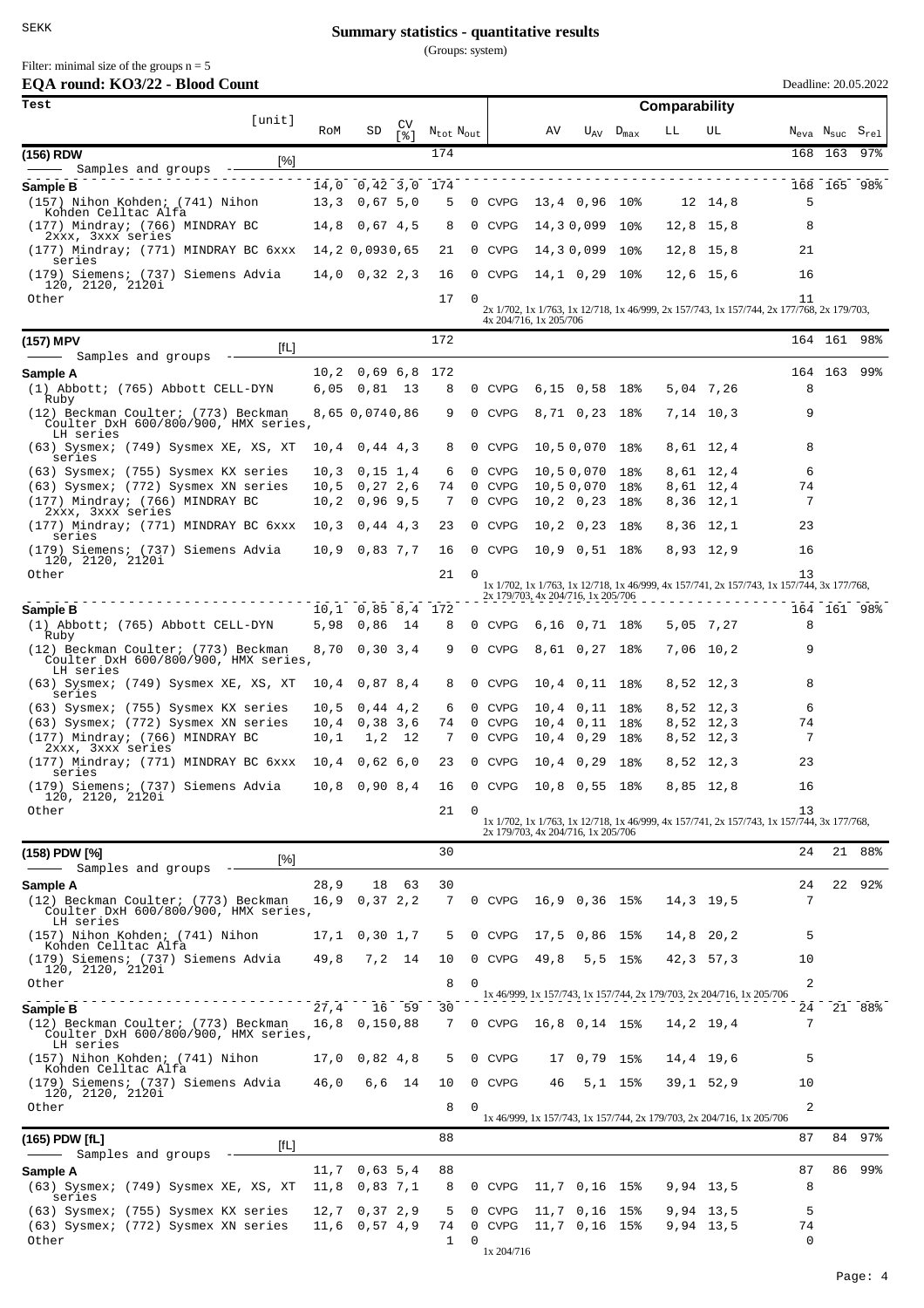(Groups: system)

| Filter: minimal size of the groups $n = 5$ |
|--------------------------------------------|
| $EOA$ round: $KOA/22$ . Blood $Co$         |

| EQA round: KO3/22 - Blood Count                                 |      |                                       |            |                                   |                        |                         |                         |                                  |               |                 | Deadline: 20.05.2022                                                                 |         |             |
|-----------------------------------------------------------------|------|---------------------------------------|------------|-----------------------------------|------------------------|-------------------------|-------------------------|----------------------------------|---------------|-----------------|--------------------------------------------------------------------------------------|---------|-------------|
| Test<br>[unit]                                                  |      |                                       |            |                                   |                        |                         |                         |                                  | Comparability |                 |                                                                                      |         |             |
|                                                                 | RoM  | SD                                    | CV<br>5.81 | $N_{\text{tot}}$ $N_{\text{out}}$ |                        | AV                      |                         | $U_{\text{AV}}$ $D_{\text{max}}$ | LL            | UL              | $N_{\text{eva}}$ $N_{\text{suc}}$ $S_{\text{rel}}$                                   |         |             |
| Sample B                                                        | 12,2 | 0,92,7,5                              |            | 88                                |                        |                         |                         |                                  |               |                 | 87                                                                                   | 84      | 97%         |
| (63) Sysmex; (749) Sysmex XE, XS, XT<br>series                  | 12,7 | 1,7                                   | 13         | 8                                 | 0 CVPG                 |                         | $12, 2$ 0, 24 15%       |                                  |               | $10, 3$ $14, 1$ | 8                                                                                    |         |             |
| (63) Sysmex; (755) Sysmex KX series                             | 13,8 | 0,37,2,7                              |            | 5                                 | 0 CVPG                 |                         | $12, 2$ 0, 24 15%       |                                  |               | $10, 3$ $14, 1$ | 5                                                                                    |         |             |
| (63) Sysmex; (772) Sysmex XN series                             | 12,0 | 0,74,6,2                              |            | 74                                | 0 CVPG                 |                         | $12, 2$ 0, 24 15%       |                                  |               | $10, 3$ $14, 1$ | 74                                                                                   |         |             |
| Other                                                           |      |                                       |            | 1                                 | 0<br>1x 204/716        |                         |                         |                                  |               |                 | 0                                                                                    |         |             |
| (166) PDW [-]<br>H                                              |      |                                       |            | 34                                |                        |                         |                         |                                  |               |                 | 34                                                                                   |         | 33 97%      |
| Samples and groups                                              |      |                                       |            |                                   |                        |                         |                         |                                  |               |                 |                                                                                      |         |             |
| Sample A<br>(1) Abbott; (765) Abbott CELL-DYN                   |      | $16, 1$ 0, 41 2, 5<br>$19,6$ 0,82 4,2 |            | 34<br>6                           | 0 CVPG                 | 19,4                    |                         | $1,1$ 15%                        |               | 16,4 22,4       | 34<br>6                                                                              |         | 33 97%      |
| Ruby                                                            |      |                                       |            |                                   |                        |                         |                         |                                  |               |                 |                                                                                      |         |             |
| (177) Mindray; (766) MINDRAY BC<br>2xxx, 3xxx series            |      | 15,7 0,150,94                         |            | 6                                 | 0 CVPG                 |                         | 16 0, 11 15%            |                                  |               | 13,6 18,4       | 6                                                                                    |         |             |
| (177) Mindray; (771) MINDRAY BC 6xxx<br>series                  |      | 16,1 0,130,82                         |            | 19                                | 0 CVPG                 |                         | 16 0, 11 15%            |                                  |               | 13,6 18,4       | 19                                                                                   |         |             |
| Other                                                           |      |                                       |            | 3                                 | 0                      |                         |                         |                                  |               |                 | 3                                                                                    |         |             |
| Sample B                                                        |      | $16,0$ 0,37 2,3                       |            | 34                                |                        | 1x 1/763, 2x 177/768    |                         |                                  |               |                 | 34                                                                                   |         | 33 97%      |
| (1) Abbott; (765) Abbott CELL-DYN                               |      | $19,2$ 0,59 3,1                       |            | 6                                 | 0 CVPG                 |                         | 19,1 0,72 15%           |                                  | 16,2          | 22              | 6                                                                                    |         |             |
| Ruby<br>(177) Mindray; (766) MINDRAY BC                         | 15,5 | 0,44 2,9                              |            | 6                                 | 0 CVPG                 |                         | 16 0,089 15%            |                                  |               | 13,6 18,4       | 6                                                                                    |         |             |
| 2xxx, 3xxx series<br>(177) Mindray; (771) MINDRAY BC 6xxx       |      | 16,0 0,130,84                         |            | 19                                | 0 CVPG                 |                         | 16 0,089 15%            |                                  |               | 13,6 18,4       | 19                                                                                   |         |             |
| series<br>Other                                                 |      |                                       |            | 3                                 | 0                      |                         |                         |                                  |               |                 | 3                                                                                    |         |             |
|                                                                 |      |                                       |            |                                   |                        | 1x 1/763, 2x 177/768    |                         |                                  |               |                 |                                                                                      |         |             |
| (160) Neutrophiles<br>$1.10$ (exp9)/L]                          |      |                                       |            | 149                               |                        |                         |                         |                                  |               |                 |                                                                                      | 141 137 | $97$ %      |
| Samples and groups<br>Sample A                                  |      | $5,32$ 0,18 3,5                       |            | 149                               |                        |                         |                         |                                  |               |                 |                                                                                      |         | 141 139 99% |
| (737) Siemens Advia 120, 2120, 2120i                            | 5,23 | 0, 24, 4, 6                           |            | 16                                | 0 CVP                  |                         | 5,330,036 25%           |                                  |               | 3,99 6,67       | 16                                                                                   |         |             |
| (749) Sysmex XE, XS, XT series                                  | 5,25 | 0, 18, 3, 4                           |            | 9                                 | 0 CVP                  |                         | 5,330,036               | 25%                              |               | 3,99 6,67       | 9                                                                                    |         |             |
| (765) Abbott CELL-DYN Ruby                                      |      | 4,99 0,34 6,8                         |            | 8                                 | 0 CVPG                 |                         | 4,99 0,26               | 25%                              |               | 3,74 6,24       | 0                                                                                    |         |             |
| (771) MINDRAY BC 6xxx series                                    |      | $5,52$ 0,14 2,6                       |            | 21                                | 0 CVP                  |                         | 5,330,036               | 25%                              | 3,99          | 6,67            | 21                                                                                   |         |             |
| (772) Sysmex XN series                                          |      | $5,34$ 0, 11 2, 1                     |            | 75                                | 0 CVP                  |                         | 5,330,036               | 25%                              | 3,99          | 6,67            | 75                                                                                   |         |             |
| (773) Beckman Coulter DxH<br>600/800/900, HMX series, LH series |      | $5,16$ 0,22 4,3                       |            | 8                                 | 0 CVP                  |                         | 5,330,036               | $25\%$                           |               | 3,99 6,67       | 8                                                                                    |         |             |
| Other                                                           |      |                                       |            | 12                                | 1                      |                         |                         |                                  |               |                 | 12<br>1x 702, 2x 703, 1x 716, 1x 718, 2x 743, 1x 744, 1x 755, 1x 763, 1x 768, 1x 999 |         |             |
| Sample B                                                        |      | 3,32 0,18 5,5 149                     |            |                                   |                        |                         |                         |                                  |               |                 |                                                                                      |         | 141 137 97% |
| (737) Siemens Advia 120, 2120, 2120i                            |      | $3,06$ 0,25 8,0                       |            | 16                                | 0 CVP                  |                         | 3,340,033               | 25%                              | 2,5           | 4,18            | 16                                                                                   |         |             |
| (749) Sysmex XE, XS, XT series                                  |      | 3,33 0,089 2,7                        |            | 9                                 | 0 CVP                  |                         | 3,340,033               | 25%                              |               | 2,5 4,18        | 9                                                                                    |         |             |
| (765) Abbott CELL-DYN Ruby                                      |      | $2,72$ 0,29                           | -11        | 8                                 | 1 CVPG                 |                         | 2,72 0,28               | 25%                              | 2,04          | 3,4             | 0                                                                                    |         |             |
| (771) MINDRAY BC 6xxx series                                    |      | 3,49 0,083 2,4                        |            | 21                                | 0 CVP                  |                         | 3,34 0,033              | 25%                              | 2, 5          | 4,18            | 21                                                                                   |         |             |
| (772) Sysmex XN series                                          |      | $3,35$ 0, 11 3, 2                     |            | 75                                | 0 CVP                  |                         | 3,340,033               | 25%                              |               | $2,5$ 4, 18     | 75                                                                                   |         |             |
| (773) Beckman Coulter DxH<br>600/800/900, HMX series, LH series |      | $3,30$ 0,15 4,5                       |            | 8                                 | 0 CVP                  |                         | 3,34 0,033 25%          |                                  |               | 2,5 4,18        | 8                                                                                    |         |             |
| Other                                                           |      |                                       |            | 12                                | 1                      |                         |                         |                                  |               |                 | 12<br>1x 702, 2x 703, 1x 716, 1x 718, 2x 743, 1x 744, 1x 755, 1x 763, 1x 768, 1x 999 |         |             |
| (161) Lymphocytes                                               |      |                                       |            | 150                               |                        |                         |                         |                                  |               |                 |                                                                                      | 142 137 | 96%         |
| $1.10$ (exp9)/L]<br>Samples and groups                          |      |                                       |            |                                   |                        |                         |                         |                                  |               |                 |                                                                                      |         |             |
| Sample A                                                        |      | 3,21 0,13 4,1 150                     |            |                                   |                        |                         |                         |                                  |               |                 |                                                                                      |         | 142 141 99% |
| (737) Siemens Advia 120, 2120, 2120i                            |      | $2,93$ 0,17 5,6                       |            | 16                                | 0 CVP                  |                         | $3, 2, 0, 025$ 25%      |                                  | 2,4           | 4               | 16                                                                                   |         |             |
| (749) Sysmex XE, XS, XT series                                  | 3,17 | 0,12,3,7                              |            | 10                                | 0 CVP                  |                         | $3, 2, 0, 025$ 25%      |                                  | 2,4           | 4               | 10                                                                                   |         |             |
| (765) Abbott CELL-DYN Ruby<br>(771) MINDRAY BC 6xxx series      |      | $3,67$ 0,16 4,2<br>3,21 0,088 2,7     |            | 8<br>21                           | 0 CVPG<br>0 CVP        |                         | 3,67 0,12<br>3, 20, 025 | 25%<br>25%                       | 2,4           | 2,75 4,59<br>4  | 0<br>21                                                                              |         |             |
| (772) Sysmex XN series                                          |      | 3,24 0,073 2,3                        |            | 74                                | 0 CVP                  |                         | 3,20,025                | 25%                              | 2,4           | 4               | 74                                                                                   |         |             |
| (773) Beckman Coulter DxH                                       |      | $3,00$ 0,15 4,9                       |            | 8                                 | 0 CVP                  |                         | $3, 2, 0, 025$ 25%      |                                  | 2,4           | 4               | 8                                                                                    |         |             |
| 600/800/900, HMX series, LH series<br>Other                     |      |                                       |            | 13                                | 1                      |                         |                         |                                  |               |                 | 13                                                                                   |         |             |
|                                                                 |      |                                       |            |                                   |                        |                         |                         |                                  |               |                 | 1x 702, 2x 703, 1x 716, 1x 718, 2x 743, 1x 744, 2x 755, 1x 763, 1x 768, 1x 999       |         |             |
| Sample B                                                        |      | $0,714$ $0,047$ $6,6$                 |            | 150                               |                        |                         |                         |                                  |               |                 |                                                                                      |         | 142 137 96% |
| (737) Siemens Advia 120, 2120, 2120i 0,647 0,073                |      |                                       | -11        | 16                                | 0 CVP                  | 0,709,0089              |                         | 25%                              | 0,531 0,887   |                 | 16                                                                                   |         |             |
| (749) Sysmex XE, XS, XT series                                  |      | 0,700 0,027 3,8                       |            | 10                                | 0 CVP                  | 0,709,0089              |                         | 25%                              | 0,531 0,887   |                 | 10                                                                                   |         |             |
| (765) Abbott CELL-DYN Ruby<br>(771) MINDRAY BC 6xxx series      |      | $1,12$ 0,33<br>$0,707$ 0,036 5,1      | - 30       | 8<br>21                           | 0 CVPG<br>0 CVP        | 1,12 0,25<br>0,709,0089 |                         | 25%<br>25%                       | 0,5310,887    | $0,84$ 1,4      | 0<br>21                                                                              |         |             |
| (772) Sysmex XN series                                          |      | 0,710,0,032,4,6                       |            | 74                                | 0 CVP                  | 0,709,0089              |                         | 25%                              | 0,531 0,887   |                 | 74                                                                                   |         |             |
| (773) Beckman Coulter DxH                                       |      | $0,735$ $0,052$ $7,1$                 |            | 8                                 | 0 CVP                  | 0,709,0089              |                         | 25%                              | 0,5310,887    |                 | 8                                                                                    |         |             |
| 600/800/900, HMX series, LH series<br>Other                     |      |                                       |            | 13                                | 2                      |                         |                         |                                  |               |                 | 13                                                                                   |         |             |
|                                                                 |      |                                       |            |                                   |                        |                         |                         |                                  |               |                 | 1x 702, 2x 703, 1x 716, 1x 718, 2x 743, 1x 744, 2x 755, 1x 763, 1x 768, 1x 999       |         |             |
| (162) Monocytes<br>$1.10$ (exp9)/L]<br>Samples and groups       |      |                                       |            | 148                               |                        |                         |                         |                                  |               |                 |                                                                                      | 132 129 | 98%         |
| Sample A                                                        |      | $0,544$ 0,087                         | 16         | 148                               |                        |                         |                         |                                  |               |                 |                                                                                      |         | 132 130 98% |
| (737) Siemens Advia 120, 2120, 2120i 0,422 0,045                |      |                                       | 11         | 16                                | 0 CVPG 0,422 0,028 50% |                         |                         |                                  | 0,211 0,633   |                 | 0                                                                                    |         |             |
| (749) Sysmex XE, XS, XT series                                  |      | $0,610$ $0,03$ $4,9$                  |            | 9                                 | 0 CVP                  |                         | 0,560,016               | 50%                              |               | $0,28$ 0,84     | 9                                                                                    |         |             |
| (765) Abbott CELL-DYN Ruby                                      |      | $0,530$ $0,13$                        | 24         | 8                                 | 0 CVP                  |                         | 0,560,01650             |                                  |               | $0,28$ 0,84     | 8                                                                                    |         |             |